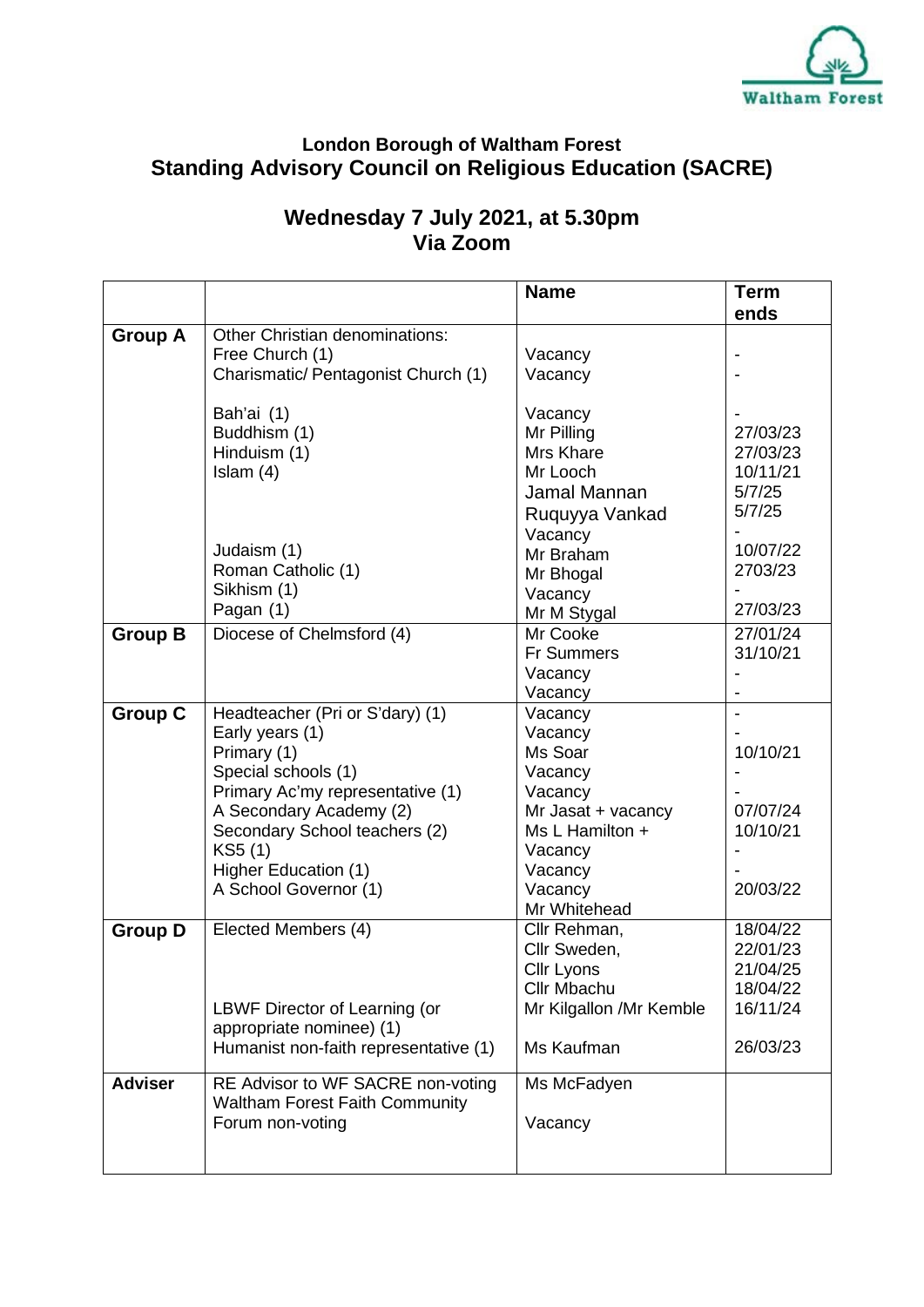

| Co-opted                           | <b>Waltham Forest Faith and Community</b><br>Officer (Met Police) non-voting | Mr Akano           |  |
|------------------------------------|------------------------------------------------------------------------------|--------------------|--|
|                                    |                                                                              | Vacancy<br>Vacancy |  |
| <b>Invited</b><br><b>Observers</b> |                                                                              |                    |  |

# **A G E N D A**

#### **1. Welcome and apologies for absence**

- 1.1 Welcome and apologies for absence received<br>1.2 Apologies for absence not received and agree
- Apologies for absence not received and agreed action
- 1.3 Quorum

#### **2. Declaration of interests**

- 2.1 Clerk to confirm receipt of declarations as listed on Governor Hub
- 2.2 Members to declare any personal or pecuniary interests in this meetings agenda items

#### **3. The Hub – Presentation**

#### **4. Membership**

- 4.1 To review the existing membership<br>4.2 To note the appointments of Ruguv
- To note the appointments of Ruguyya Vankad and Jamal Mannan

# **5. Minutes**

- 5.1 Minutes of the meetings held on 21 April 2021
- 5.2 Matters arising
- **6. Safeguarding in Settings – Report (to include training information)**
- **7. Schools Survey results**
- **8. RE advisor for 2021/2022**
- **9. Annual report 2020/2021 – for approval**
- **10. SACRE Self-Evaluation**
- **11. Annual work plan 2021/2022**
- **12. COVID Recovery plan**
- **13. Any Other Business**
	- Mechanism for School Ofsted Inspection report sharing
	- RE Advisor handover note
- **14. Date of next and future meetings, and agenda items:**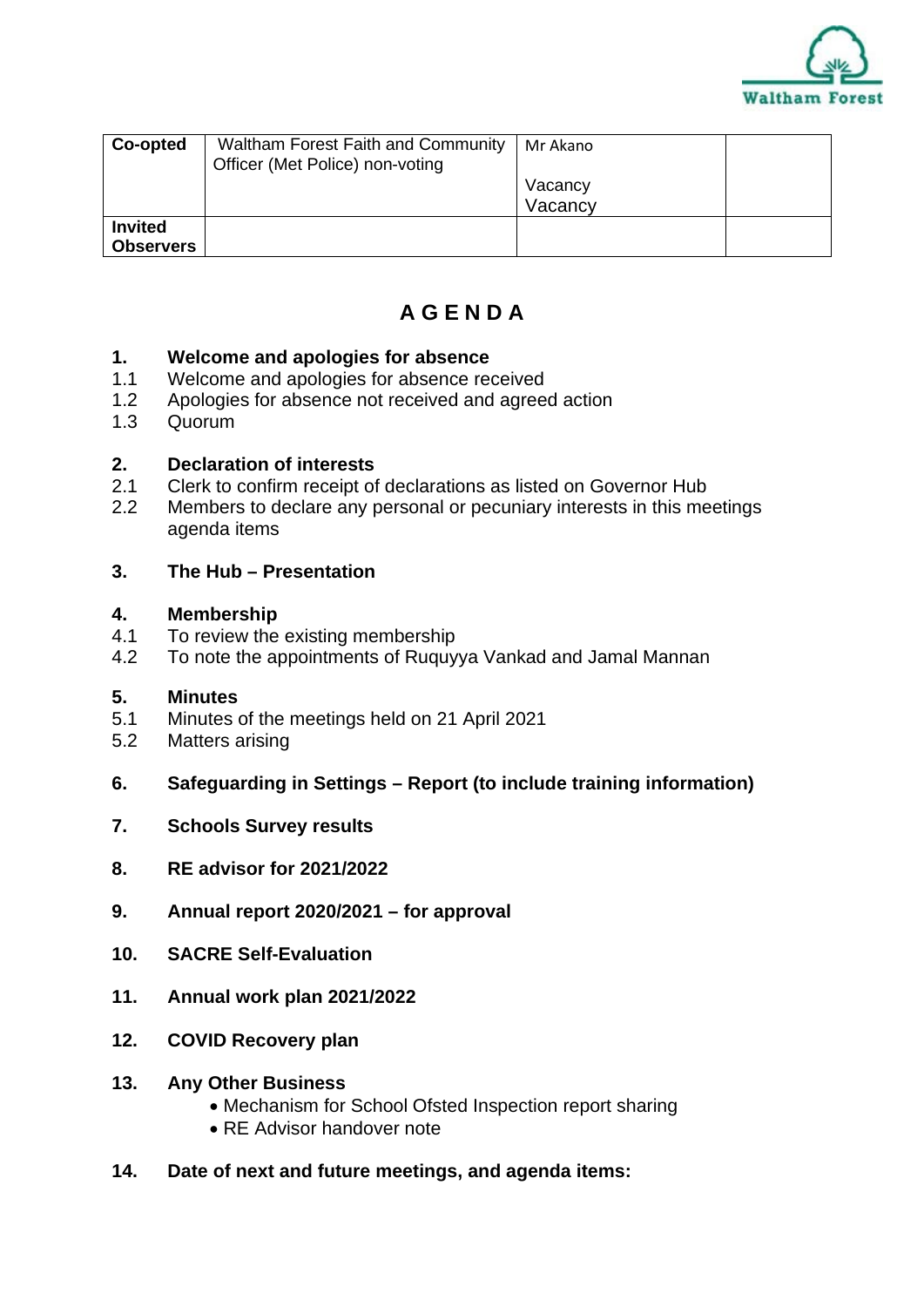